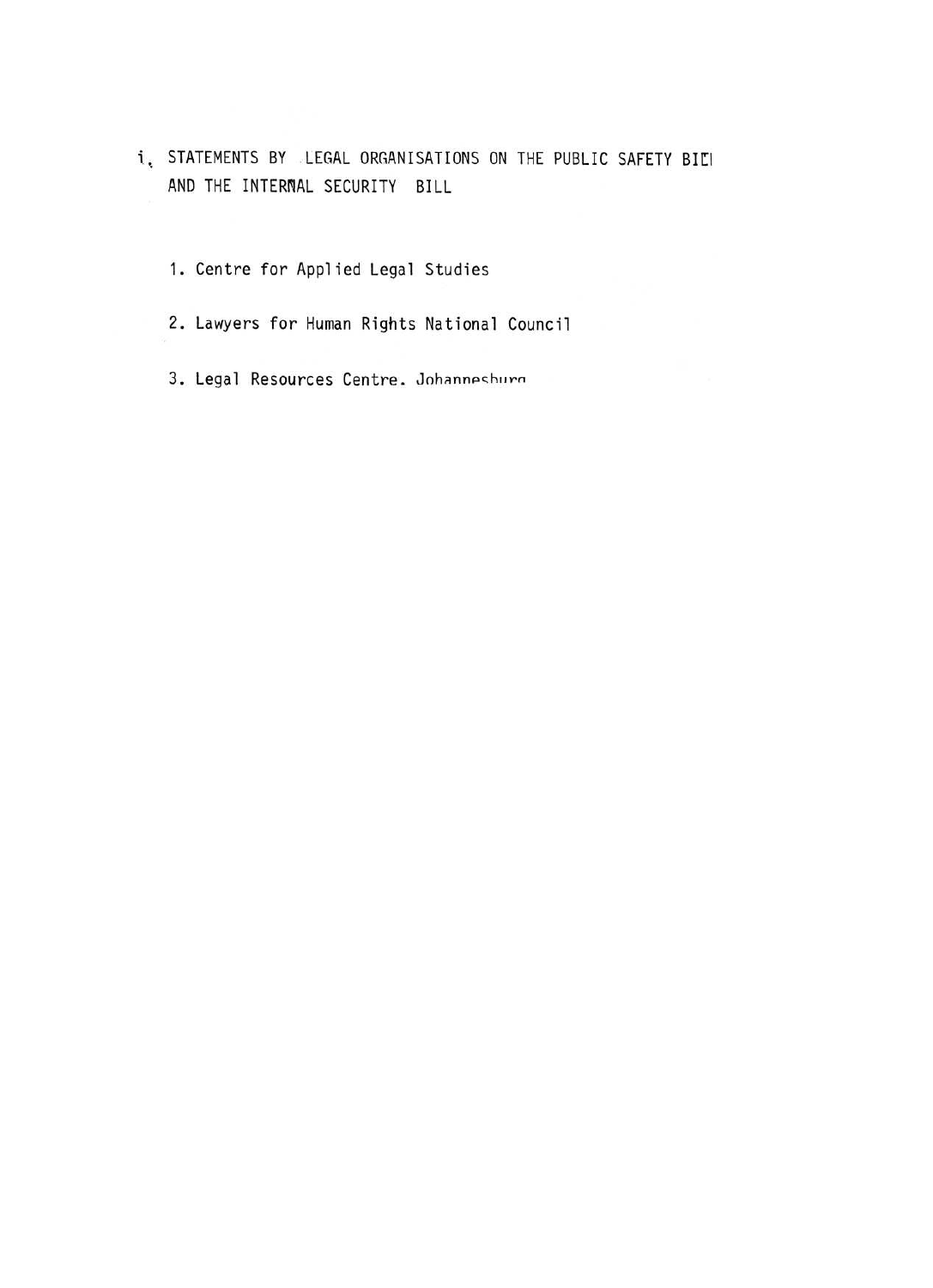## CENTRE FOR. APPLIED LEGAL STUDIES

The Public Safety Amendment Bill simply aims to provide for states of emergency without going through the procedures laid down by the Public Safety Act . It is particularly disturbing that a state of unrest declared by the Minister of Law and Order will remain valid until 'it has been disapproved of by all three houses of Parliament. This gives the National Party controlled House of Assembly a veto power which it will no doubt exercise to ensure that not state of unrest is set aside .

The Internal Security Bill is simply an attempt to by-pass or over-rule an important decision of the Appellant Division . It reveals a gross lack of confidence in the courts and will seriously undermine the stature of the courts. It shows that the police are determined to have their way and are not prepared to tolerate judicial monitoring of their conduct.

The Centre for Applied Legal Studies condemns these two Amendment Bills. Until the Government is prepared to bring its security laws into line with civilized standards of criminal justice one cannot take the Government's reforms seriously. We call upon the House of Representatives and the House of Delegates co oppose both these measures and to ensure that they do not find a place on the statute books .

## LAWYERS FOR HUMAN RIGHTS NATIONAL COUNCIL

(Resolution passed at the Annual General Meeting of Lawyers for Human Rights on Saturday 24 May 1986)

Lawyers for Human Rights notes with grave disquiet the proposed introduction of two drastic security measures, the Public Safety Amendment Blll and the Internal Security Amendment Bill . The former Bill confers powers on the Minister of Law and Order, usually reserved for times of war. Effective political and legal safeguards are specifically excluded .

The latter Bill proposes the introduction of a 180-day preventive detention measure, the effect of which will be to nullify a recent landmark decision of the Appellate Division of the Supreme Court (Ntondo v Minister of Law and Order) .

Both measures are likely to be conducive to the abuse of power, and both display a contemptuous disregard for the judiciary and the due process of law. Such laws have no place in a system which purports to uphold civilised values.

Lawyers for Human Rights therefore unequivocally condemns the proposed introduction of these two Bills and calls for their immediate withdrawal .